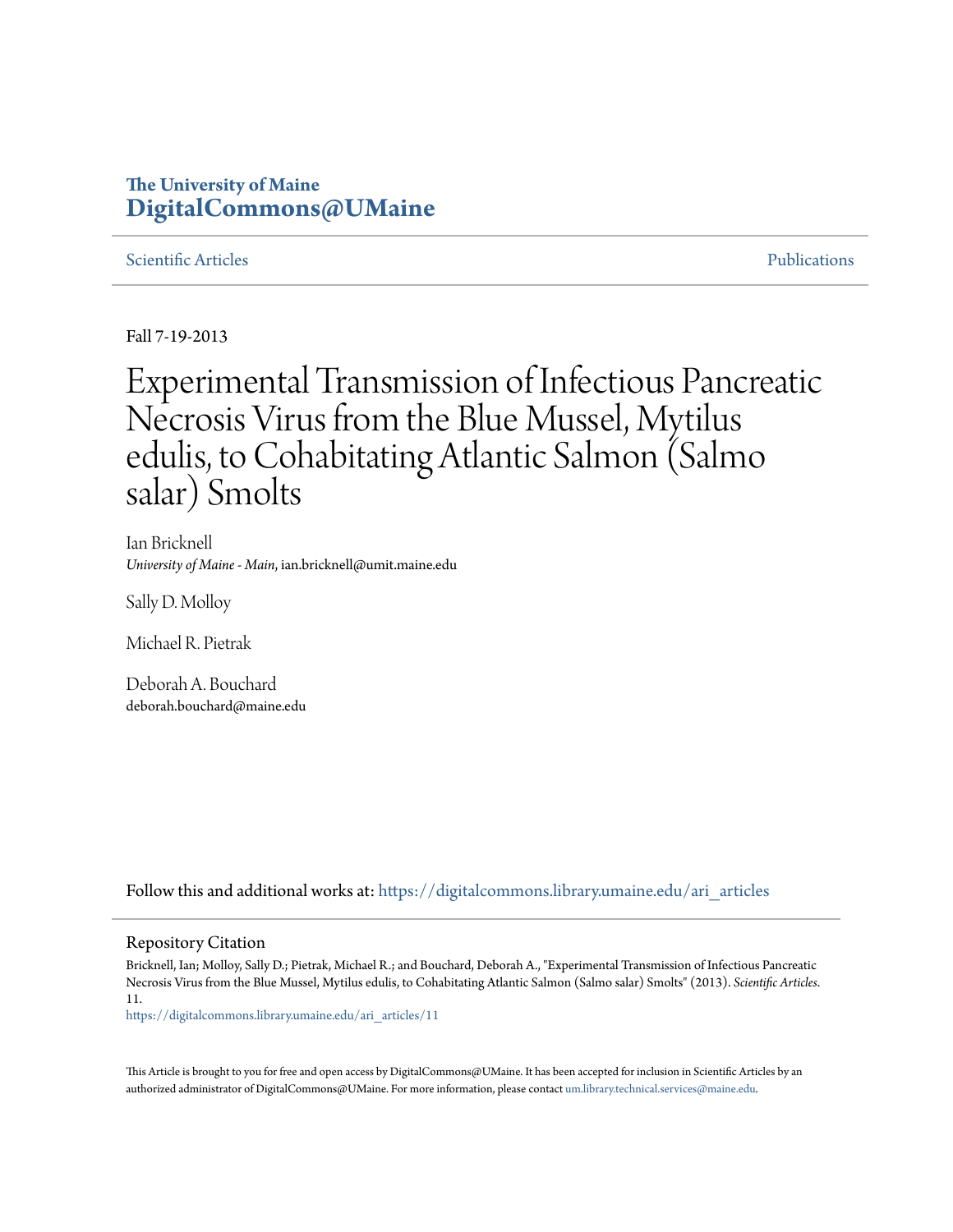

# **Experimental Transmission of Infectious Pancreatic Necrosis Virus from the Blue Mussel,** *Mytilus edulis***, to Cohabitating Atlantic Salmon (***Salmo salar***) Smolts**

## **Sally D. Molloy, <sup>a</sup> Michael R. Pietrak, <sup>b</sup> Ian Bricknell, <sup>b</sup> Deborah A. Bouchardc**

Department of Molecular and Biomedical Sciences, Aquaculture Research Institute, University of Maine, Orono, Maine, USA<sup>a</sup>; School of Marine Sciences, Aquaculture Research Institute, University of Maine, Orono, Maine, USA<sup>b</sup>; University of Maine Cooperative Extension, Aquaculture Research Institute, University of Maine, Orono, Maine, USA<sup>c</sup>

**Integrated multitrophic aquaculture (IMTA) reduces the environmental impacts of commercial aquaculture systems by combining the cultivation of fed species with extractive species. Shellfish play a critical role in IMTA systems by filter-feeding particulate-bound organic nutrients. As bioaccumulating organisms, shellfish may also increase disease risk on farms by serving as reservoirs for important finfish pathogens such as infectious pancreatic necrosis virus (IPNV). The ability of the blue mussel (***Mytilus edulis***) to bioaccumulate and transmit IPNV to naive Atlantic salmon (***Salmo salar***) smolts was investigated. To determine the ability of mussels to filter and accumulate viable IPNV, mussels were held in water containing log 4.6 50% tissue cul**ture infective dose(s) (TCID<sub>50</sub>) of the West Buxton strain of IPNV ml<sup>-1</sup>. Viable IPNV was detected in the digestive glands (DGs) **of IPNV-exposed mussels as early as 2 h postexposure. The viral load in mussel DG tissue significantly increased with time and** reached log 5.35  $\pm$  0.25 TCID<sub>50</sub> g of DG tissue<sup>-1</sup> after 120 h of exposure. IPNV titers never reached levels that were significantly **greater than that in the water. Viable IPNV was detected in mussel feces out to 7 days postdepuration, and the virus persisted in DG tissues for at least 18 days of depuration. To determine whether IPNV can be transmitted from mussels to Atlantic salmon, IPNV-exposed mussels were cohabitated with naive Atlantic salmon smolts. Transmission of IPNV did occur from mussels to smolts at a low frequency. The results demonstrate that a nonenveloped virus, such as IPNV, can accumulate in mussels and be transferred to naive fish.**

Globally, Atlantic salmon (*Salmo salar*) growers are currently integrating blue mussel (*Mytilus edulis*) crops on salmon farms to diversify crops and increase the environmental sustainability of farms. This is an evolving aquaculture technique called integrated multitrophic aquaculture (IMTA), which reduces potential environmental impacts of commercial aquaculture systems by combining the cultivation of fed aquaculture species (finfish) with extractive aquaculture species (e.g., shellfish and seaweed) [\(1](#page-8-0)[–](#page-9-0)[3\)](#page-9-1). The shellfish extractive component removes organic particulate wastes, such as uneaten fish food, and the seaweed removes dissolved inorganic nutrients  $(3, 4)$  $(3, 4)$  $(3, 4)$ . There are environmental and economic benefits to integrating shellfish on fish farms; however, shellfish may also filter finfish pathogens in the environment and influence pathogen dynamics on the farm.

Mussels cultured adjacent to Atlantic salmon cages could serve as reservoirs or as sinks for important finfish pathogens. Bivalves bioaccumulate both viral and bacterial finfish pathogens [\(5](#page-9-3)[–](#page-9-4)[10\)](#page-9-5). The physiology of the pathogen influences whether the pathogen remains viable in shellfish tissues and is shed back into the environment. Mussels are capable of concentrating the bacterial pathogen *Vibrio anguillarum* and releasing viable pathogen at high concentrations in feces [\(9\)](#page-9-4). In contrast, the enveloped viral pathogen, infectious salmon anemia virus, and the sea louse, *Lepeophtheirus salmonis*, are taken up by mussels and inactivated [\(5,](#page-9-3) [10](#page-9-5)[–](#page-9-6)[12\)](#page-9-7). The nonenveloped viral fish pathogen, infectious pancreatic necrosis virus (IPNV), can persist in scallop tissues; however, the fate of IPNV has not yet been determined in mussels [\(7\)](#page-9-8).

IPNV, a member of the *Aquabirnavirus* genus within the family *Birnaviridae*, is a nonenveloped virus with a bisegmented doublestranded RNA genome [\(13,](#page-9-9) [14\)](#page-9-10). The virus is extremely stable in

fresh, estuarine, and marine waters and has the most persistent infectivity of any fish virus [\(15,](#page-9-11) [16\)](#page-9-12). IPNV is the etiological agent of infectious pancreatic necrosis (IPN), which causes high mortalities in cultured salmonids, particularly in fry and fingerling and during smolt transfer [\(17\)](#page-9-13). Survivors of viral outbreaks continue to carry virus in the viscera for the remainder of their life in the absence of disease symptoms. These asymptomatic fish serve as reservoirs of IPNV, shedding virus in feces and urine and in reproductive products [\(18\)](#page-9-14). In the United States, IPNV is considered endemic to Maine and Canadian maritime waters. Globally, with increasing production of Atlantic salmon, it has also become a significant pathogen in the marine environment [\(19\)](#page-9-15) and is now the most important viral disease in the European salmon industry [\(19\)](#page-9-15). In Norway and the Shetland Islands, IPN has been associated with high mortalities in Atlantic salmon post-smolts about 8 weeks after transfer to seawater [\(20,](#page-9-16) [21\)](#page-9-17), with 70% of Atlantic salmon marine farm sites infected [\(22\)](#page-9-18).

IPNV carrier fish may be the most important reservoir for spreading the disease; however, there are many other potential reservoirs. In addition to asymptomatic farmed fish, infectious IPNV has been isolated from cohabitating farmed and wild fish,

Received 8 April 2013 Accepted 12 July 2013 Published ahead of print 19 July 2013 Address correspondence to Sally D. Molloy, sally.dixon@umit.maine.edu, or Deborah A. Bouchard, deborah.bouchard@maine.edu. Copyright © 2013, American Society for Microbiology. All Rights Reserved. [doi:10.1128/AEM.01142-13](http://dx.doi.org/10.1128/AEM.01142-13)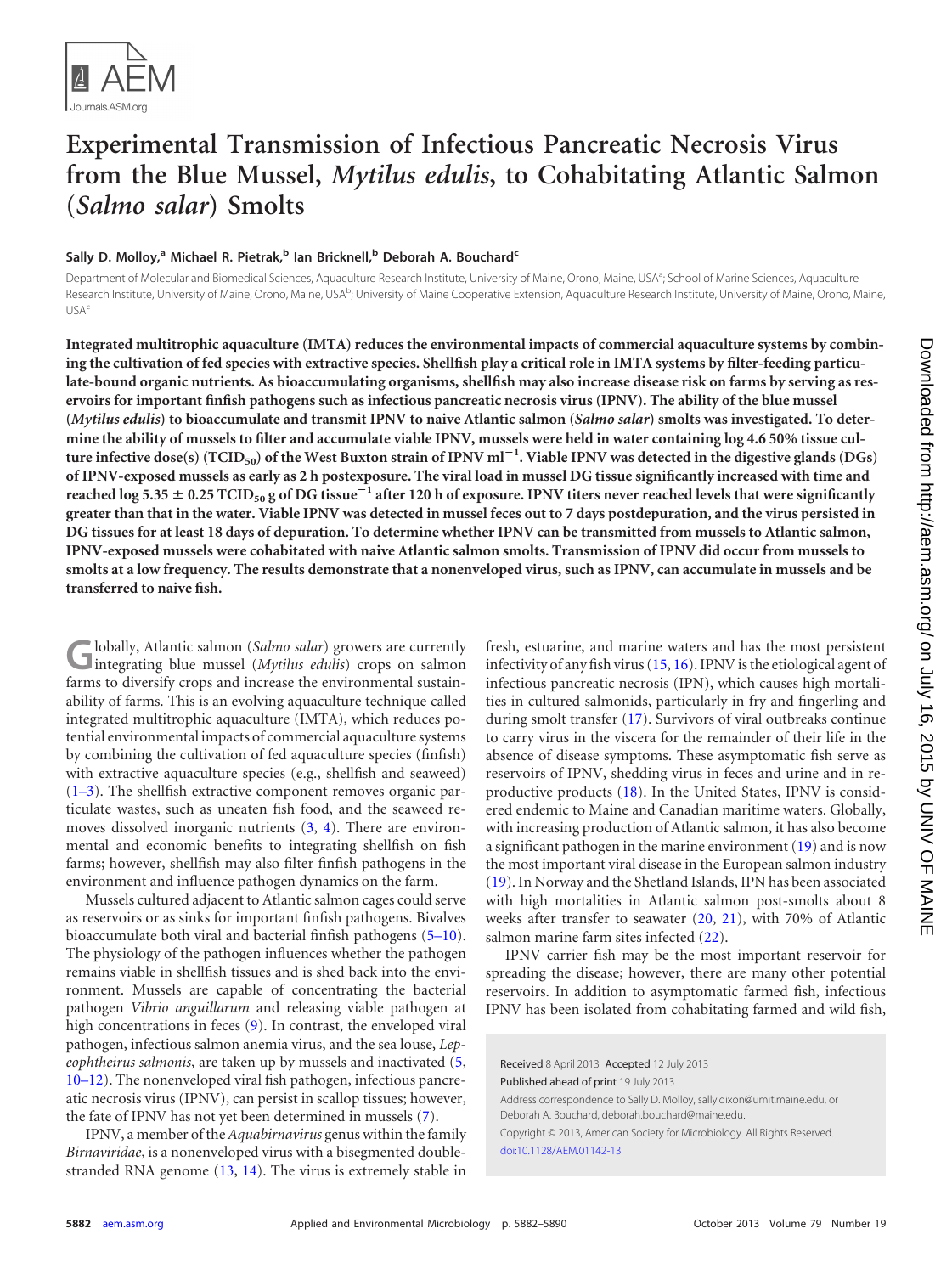shellfish, sediments below the net pens, and birds [\(7,](#page-9-8) [23,](#page-9-19) [24\)](#page-9-20). IPNV has been isolated from wild marine fish (including but not limited to saithe, Atlantic cod, pollock, and hake) species in the vicinity of marine salmon farms but has also been detected in wild salmonid fish that have had no contact with hatchery-reared fish [\(25\)](#page-9-21). In the case of IMTA, it is of great importance to determine whether the vastly increased number of mussels, e.g., approximately 25 tons for an average-sized pen, on an IMTA farm have the potential to accumulate IPNV and shed virus at a rate and quantity that would impact Atlantic salmon.

The ability of mussels to accumulate viable IPNV in tissues and to transmit IPNV to naive Atlantic salmon after smoltification was investigated. In order to determine the ability of mussels to filter and accumulate viable IPNV, mussels were exposed to known concentrations of IPNV and virus levels in the digestive gland (DG) tissues were determined using viral culture methods. DG tissues and feces from IPNV-exposed mussels were analyzed postdepuration to determine whether IPNV persisted in mussels and whether viable virus was shed from mussels. Finally, a cohabitation challenge was performed to determine whether IPNV-exposed mussels could transmit virus to naive Atlantic salmon.

#### **MATERIALS AND METHODS**

**Mussel and fish maintenance.** Market-sized mussels were obtained from a commercial mussel grower and were maintained in static systems at 10°C in artificial seawater (ASW; Crystal Seas, Baltimore, MD). Mussels were fed a diet of mixed-species algal paste (Innovative Aquaculture, Skerry Bay, British Columbia, Canada). Mussels were maintained in static systems containing 0.5 liter of ASW per mussel at 10°C in both trials.

Atlantic salmon S0 smolts (mean  $\pm$  standard error [SE], 55.64  $\pm$  0.7 g) were obtained from a commercial fish hatchery in New Brunswick, Canada with a 10-year screening history of testing IPNV-free. Fish were maintained at  $10 \pm 2^{\circ}$ C in a recirculation system with artificial seawater. Fish were fed a commercial pellet (BioOregon; Bio-Olympic, Westbrook, ME) at 1% of their body weight per day. Prior to all experiments, 5% of salmon and mussel populations were screened for IPNV via culture and quantitative reverse transcription-PCR (qRT-PCR) analyses, as described below.

**Cell culture maintenance and virus propagation.** CHSE-214 cells were maintained in minimum essential medium (MEM; Invitrogen, Carlsbad, CA) with Earle's salts supplemented with 10% fetal bovine serum (FBS; Life Technologies, Grand Island, NY) at 15°C. For virus isolation assays, CHSE-214 cells were transferred to 24- or 96-well culture plates. Cells were allowed to attach and acclimate for 24 h at 15°C in order to achieve 75 to 80% confluence.

The West Buxton (WB) isolate of IPNV was passaged through juvenile brook trout and propagated a single time in CHSE-214 cells grown at 15°C in MEM containing 5% FBS and gentamicin (50  $\mu$ g ml<sup>-1</sup>). When the cells demonstrated a 75% cytopathic effect (CPE), the cells and supernatant were collected, and virus was stored at  $-80^{\circ}$ C. Prior to all experiments, a virus stock was thawed and filtered through a 0.45-µm-pore-size filter to remove cell clumps. The titer of the stock was determined by 50% tissue culture infectious dose (TCID $_{50}$ ) analysis in CHSE-214 cells.

**Culture analysis of tissue, fecal, and water samples.** IPNV was quantified in mussel DG tissues, mussel fecal matter, pooled salmon kidney, and spleen tissues, and in water samples, by performing  $TCID_{50}$  analysis in CHSE-214 cells. Water samples were filtered through 0.45-µm-poresize filters. Tissue samples were diluted 5-fold (wt/vol) in sterile phosphate-buffered saline (PBS) and homogenized before diluting 10-fold in MEM with Earle's salts containing gentamicin (50  $\mu$ g ml<sup>-1</sup>; MEM-G). Fecal pellets were diluted 1:10 (wt/vol) with MEM-G and homogenized in a TissueLyser (Qiagen) for 10 s at a frequency of 15  $s^{-1}$ . Tissue and fecal homogenates were filtered through 0.45-µm-pore-size filters before serially diluting them. Negative control filtrates were not diluted before applying them to cells.

To quantify virus, each dilution was added in 100-µl volumes to four wells of a 96-well plate containing CHSE-214 cells. Some samples, such as the negative control samples that were not expected to have virus, were tested for the presence or absence of IPNV by inoculating 100-µl volumes into duplicate wells of 24-well plates seeded with CHSE-214 cells. After a 1-h viral adsorption period, the inoculum from wells receiving DG homogenate  $10^{-1}$  filtrate dilutions and from wells receiving negative control samples were removed to prevent cell cytotoxicity before the addition of 1.0 ml of the appropriate fresh medium containing 5% FBS and gentami-cin [\(5\)](#page-9-3). Plates were incubated at 15°C with 5%  $CO<sub>2</sub>$  and observed daily for visible CPE for 7 days. The  $TCID_{50}$  was calculated according to the method of Reed and Muench [\(26\)](#page-9-22). For mussel DG samples that were below the detection limit of the assay, titers were reported as less than the detection limit of log 2.7 TCID  $_{50}$  ml $^{-1}$ . Salmon kidney and spleen samples that were below the detection limit were reported as less than the detection limit of log 2.3 TCID<sub>50</sub> ml<sup>-1</sup>.

**RNA isolations and qRT-PCR.** Each salmon kidney or mussel DG sample was placed in a 2.0-ml tube containing 600  $\mu$ l of RLT buffer (Qiagen, Inc., Valencia, CA) and a 5-mm stainless steel bead (Qiagen). Samples were further processed in the TissueLyser (Qiagen) twice for 2 min at a frequency of 28/s. RNA extractions were carried out with an RNeasy minikit (Qiagen) with a QiaShredder (Qiagen) and DNase treatment (Qiagen) on the column in the Qiacube automated work station (Qiagen). The yield and quality of the RNA was assessed using an RNA 6000 Nano LabChip kit (Agilent Technologies, Santa Clara, CA) and an Agilent 2100 Bioanalyzer (Agilent Technologies).

cDNA was synthesized from 2.0  $\mu$ g of RNA in 20- $\mu$ l reactions containing 50 mM Tris-HCl (pH 8.3), 75 mM KCl, 10 mM dithiothreitol, 3 mM MgCl<sub>2</sub>, 4 mM concentrations (each) of deoxynucleoside triphosphates (Applied Biosystems, Carlsbad, CA), random hexamer primers at 5 mM (Applied Biosystems), 20 U of recombinant RNase inhibitor (Applied Biosystems), and 50 U of MultiScribe reverse transcriptase (Applied Biosystems). Reactions were incubated at 25°C for 10 min and at 37°C for 2 h, and they were finally heat inactivated at 85°C for 5 s.

Real-time PCR assays were performed using the MX4000 Multiplex Quantitative PCR system (Stratagene, Santa Clara, CA). Reactions were carried out in 25-µl volumes. Using Primer3 software, a primer-probe set was designed to amplify a 100-bp sequence in the WB IPNV major capsid gene, VP2 (accession no. [AF342727\)](http://www.ncbi.nlm.nih.gov/nuccore?term=AF342727) [\(Table 1\)](#page-3-0). Quantitative PCR (qPCR) analysis was performed on Atlantic salmon kidney cDNA samples to confirm the culture results and not to quantify IPNV RNA. However, an endogenous control gene, the elongation factor  $1\alpha$  (ELF-1 $\alpha$ ) gene, was included in the assay for quality control purposes [\(27,](#page-9-23) [28\)](#page-9-24) [\(Table 1\)](#page-3-0). The  $\text{ELF-1}\alpha$  housekeeping gene was used to assess the starting amount of RNA in mussel DG tissues and to normalize the gene-specific product data [\(Table 1\)](#page-3-0) [\(5\)](#page-9-3). Samples were considered positive if all three qPCR replicate reactions generated amplification curves and threshold cycle  $(C_T)$  values  $of \leq 39$ . Each sample was analyzed by qPCR in triplicate. The change in the abundance of IPNV VP2 in mussel DG tissue was normalized to mussel ELF-1 $\alpha$  RNA and calculated using the  $2^{-\Delta\Delta CT}$  method [\(29\)](#page-9-25). Positive and no-template controls in each of the processes—RNA extraction, cDNA synthesis, and real-time PCR—were carried out through real-time PCR analysis.

To validate the IPNV qRT-PCR assay using the mussel ELF-1 $\alpha$  gene as a housekeeping gene, the relative efficiencies of IPNV VP2 (99%) and mussel ELF-1 $\alpha$  (98.2%) primer-probe sets were compared. cDNA was synthesized from RNA isolated from mussel DG homogenates after inoculation with stock IPNV. Triplicate qPCRs targeting both IPNV VP2 and mussel ELF-1 $\alpha$  were performed on serial 10-fold dilutions of the cDNA. The  $\Delta C_T$  ( $C_{TIPNV}$  –  $C_{TELF-1\alpha}$ ) was plotted against the log RNA input to create a semilog regression line. The slope of the line was  $\leq 0.1$  (0.047), indicating that the amplification efficiencies of the IPNV VP2 primerprobe set and of the ELF-1 $\alpha$  primer-probe set are approximately equal.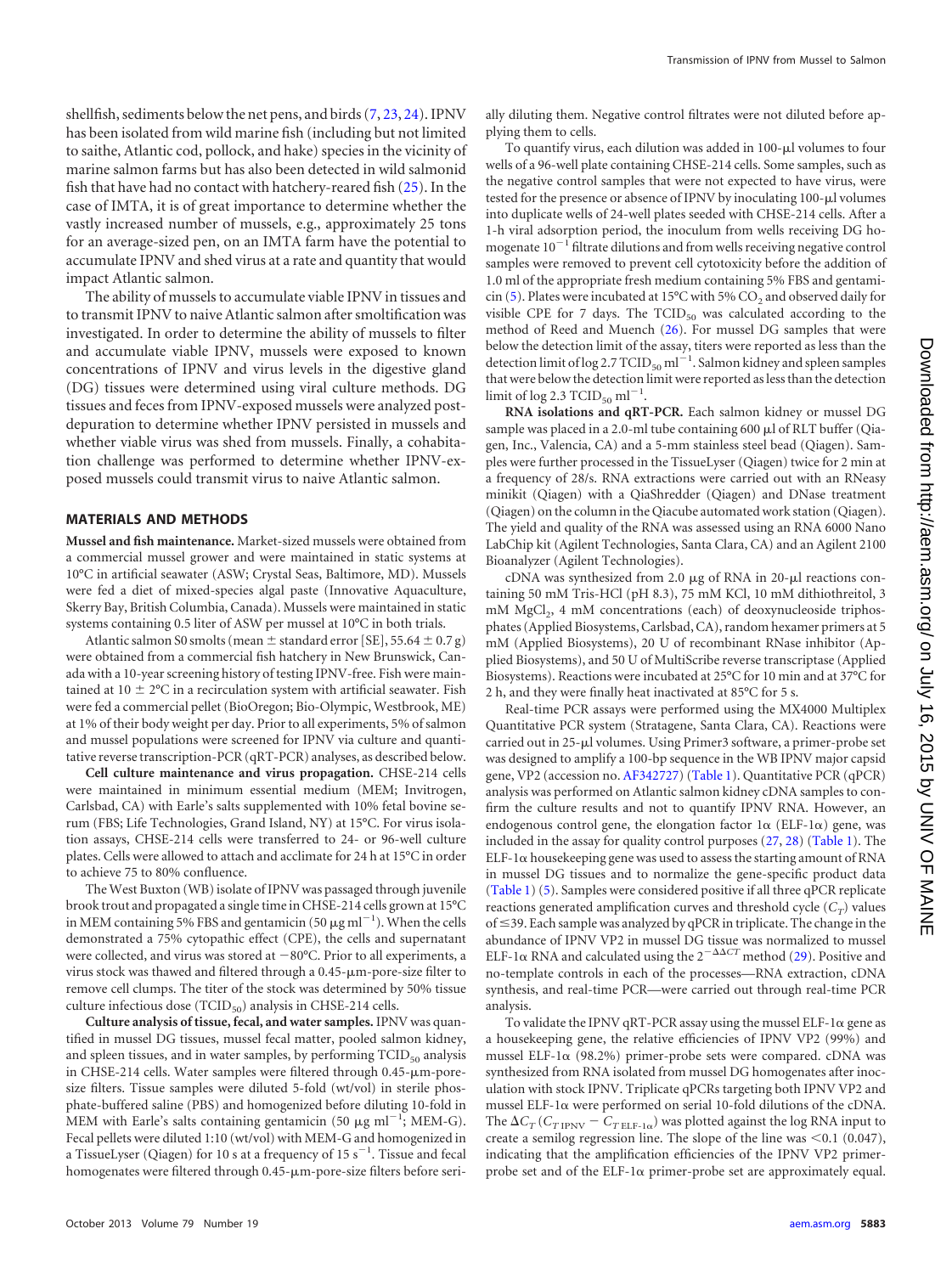<span id="page-3-0"></span>**TABLE 1** Primers and probes used for qRT-PCR analysis

| Gene                                     | Primer or probe | Sequence $(5'-3')$                | Reference |  |
|------------------------------------------|-----------------|-----------------------------------|-----------|--|
| <b>IPNV VP2</b>                          | Forward         | GAAGTCTTTCTGAGGTGGAGAG            |           |  |
|                                          | Reverse         | ATTCCTTTGGTCACTAGTTGGT            |           |  |
|                                          | TaqMan probe    | FAM-TAACAGCTTGATGTCCCTGACAACA-MGB |           |  |
| ELF-1 $\alpha$ gene ( <i>M. edulis</i> ) | Forward         | CGGAGTCAACAAGATGGACA              |           |  |
|                                          | Reverse         | AACTGCTGACTTCCTTCTGGA             |           |  |
|                                          | TaqMan probe    | FAM-CAGTGAAGCCCGATTCATGGA-MGB     |           |  |
| ELF-1 $\alpha$ gene ( <i>S. salar</i> )  | Forward         | CCCCTCCAGGACGTTTACAAA             | 28        |  |
|                                          | Reverse         | CACACGGCCCACAGGTACA               | 28        |  |
|                                          | TaqMan probe    | FAM-ATCGGTGGTATTGGAAC-MGB         | 28        |  |

For each triplicate set of qPCRs targeting IPNV VP2, the cycle number plotted against the dilution factor resulted in a linear plots with a slope of 3.2, which indicates efficient amplification in the IPNV assay.

Detection limit of TCID<sub>50</sub> endpoint dilution assay and real-time **RT-PCR in IPNV-inoculated mussel DG homogenates.** The DGs from eight mussels were harvested, pooled, weighed, and diluted 2-fold in sterile PBS. A uniform homogenate of the DG tissue was divided equally into nine 900-µl samples. Serial 10-fold dilutions of stock IPNV, ranging in titer from  $\log 7.5$  to  $\log 0.5$  TCID<sub>50</sub> ml<sup>-1</sup>, were prepared in MEM cell culture medium. Each virus dilution was added in 100--l volumes to eight of the nine homogenate samples and thoroughly mixed to achieve predicted titers ranging from log 6.5 to log <1 TCID<sub>50</sub> ml<sup>-1</sup>. MEM was added to the ninth homogenate sample, which served as a negative control for the  $TCID_{50}$  and real-time PCR assays. RNA was isolated from duplicate 75-mg samples taken from each of the nine homogenates. The remaining homogenates were processed for  $TCID_{50}$  analysis in CHSE-214. DG homogenate samples were diluted 1:9 (wt/vol) in MEM-G and filtered on 0.45-µm-pore-size filters. In addition to the original 2-fold dilution of tissues, a 2.5-fold dilution was carried out before preparing serial 10-fold dilutions to  $10^{-10}$  in unsupplemented MEM-G.  $\text{TCID}_{50}$  assays were carried out as described above.

**IPNV mussel exposure trials.** In trial 1, mussels were randomly assigned to four tanks containing 7.5 liters of ASW until each tank contained 15 mussels. IPNV stock (log  $9.6$  TCID<sub>50</sub> ml<sup>-1</sup>) was added to triplicate tanks containing mussels to a final concentration of  $log 4.6 \pm 0.04$  (standard error)  $\text{TCID}_{50}$  ml<sup>-1</sup>. An equivalent amount of MEM was added to a control tank containing mussels and to a tank containing water only. A sixth system, containing water only, received the IPNV inoculum. All tanks received a dose of mixed-species algal paste (Innovative Aquaculture) to a final concentration of  $10^5$  cells m $^{-1}$ . The water in each tank was mixed thoroughly, and 5-ml water samples were taken from each of the six tank systems for culture analysis. Water and random triplicate mussel samples were taken at 2, 24, 48, 72, and 120 h postexposure (hpe). The shell of each mussel was surface disinfected with a 5% sodium hypochlorite solution, followed by a swabbing with 70% ethanol. The shell length of each mussel was recorded, and DG (hepatopancreas) tissue was removed for culture and molecular analyses. DG tissues for molecular analysis were stored in RNAlater (Ambion, Austin, TX) for 24 h at 4°C before the RNAlater was removed and further storage at  $-80^{\circ}$ C. Water samples were processed for culture analysis only. Culture analysis of mussel and water samples was carried out in CHSE-214 cells.

In trial 2, duplicate tanks with the three following treatments were set up: virus only, virus and mussels, and mussels only. Tanks contained the same ratio of ASW per mussel (0.5 liter per mussel), received the same dose of algae paste  $(10^5 \text{ cells ml}^{-1})$ , and received the same target IPNV dose. IPNV stock or MEM was added to appropriate tanks and mixed thoroughly. Water samples were taken from each tank immediately after mixing. The average initial concentration of IPNV in tanks treated with virus was log 4.2  $\pm$  0.2 TCID<sub>50</sub> ml<sup>-1</sup>. Tanks were treated daily with alga

paste, and water samples were taken daily at 4 days postexposure (dpe) for culture analysis. At 4 dpe, two mussels from IPNV-exposed tanks and control tanks were processed for culture analysis as described above. The remaining control and IPNV-exposed mussels were used in the IPNV shedding experiment.

**Mussel IPNV shedding trial.** Eight mussels exposed to IPNV for 4 days were disinfected as described above and rinsed in fresh ASW. To remove IPNV-laden water from the buccal cavity, mussels were placed into individual tanks containing 1 liter of ASW for 30 min. Mussels were visually inspected to ensure that the mussels had opened during the 30 min, suggesting a water exchange in the buccal cavity. Shells were again disinfected and then rinsed in ASW, and each mussel was placed in individual tanks containing clean 0.5 liter of ASW and algae. At 24-h intervals of depuration, feces and pseudofeces (collectively referred to as fecal matter) and 5-ml water samples were collected from each tank, and the mussels were placed in tanks containing fresh 0.5 liter of ASW with algae. Fecal matter pellets were weighed after centrifugation at 1,000  $\times$   $g$  for 10 min and processed for virus isolation by culture analysis. Fecal pellets were diluted 1:10 (wt/vol) with MEM and homogenized in the TissueLyser (Qiagen) for 10 s at a frequency of 15  $s^{-1}$ . The titer of IPNV per g of fecal matter was determined by  $\text{TCID}_{50}$  analysis, as described above.

**Mussel salmon cohabitation trial.** The cohabitation trial was conducted in two identical independent recirculation systems, each with nine 75-liter tanks containing aerated ASW. Each system possessed independent mechanical filtration (BBF4; International Filter Solutions), biofiltration, and UV sterilization (130 W; Emperor Aquatics). The UV sterilization systems were designed to provide 440 mW of disinfection power per cm<sup>2</sup>, which is slightly less than twice the reported amount required to inactivate IPNV [\(30\)](#page-9-26).

For each of the duplicate systems, four treatments were randomly assigned to the nine tanks and tanks were labeled accordingly. Per system, treatments included (i) a single tank containing 24 untreated salmon to act as sentinels for system contamination, (ii) duplicate tanks containing 12 naive salmon and 12 IPNV-injected salmon, (iii) triplicate tanks containing 24 salmon and a mesh sock of 36 control mussels, and (iv) triplicate tanks containing 24 salmon and a mesh sock of 36 IPNV-exposed mussels. Salmon were then randomly distributed between the 18 tanks, with 24 salmon per tank.

At 9 days prior to beginning the cohabitation trial, 500 mussels were distributed between two tanks containing 40 liters of 10°C aerated ASW. The mussel tanks were isolated from the wet lab in which the fish cohabitation trial was being conducted. Eight days before starting the cohabitation trial, 40 ml of MEM was added to the tank containing the control mussels. The second tank was treated with 40 ml of filtered IPNV stock. The water in the tanks was mixed vigorously before taking 5-ml water samples.  $TCID_{50}$  analysis was performed on both the water samples and the original IPNV stock.

At 8 dpe and time zero for the cohabitation trial, the average viral load was determined for 20 IPNV-exposed mussels and 20 control mussels to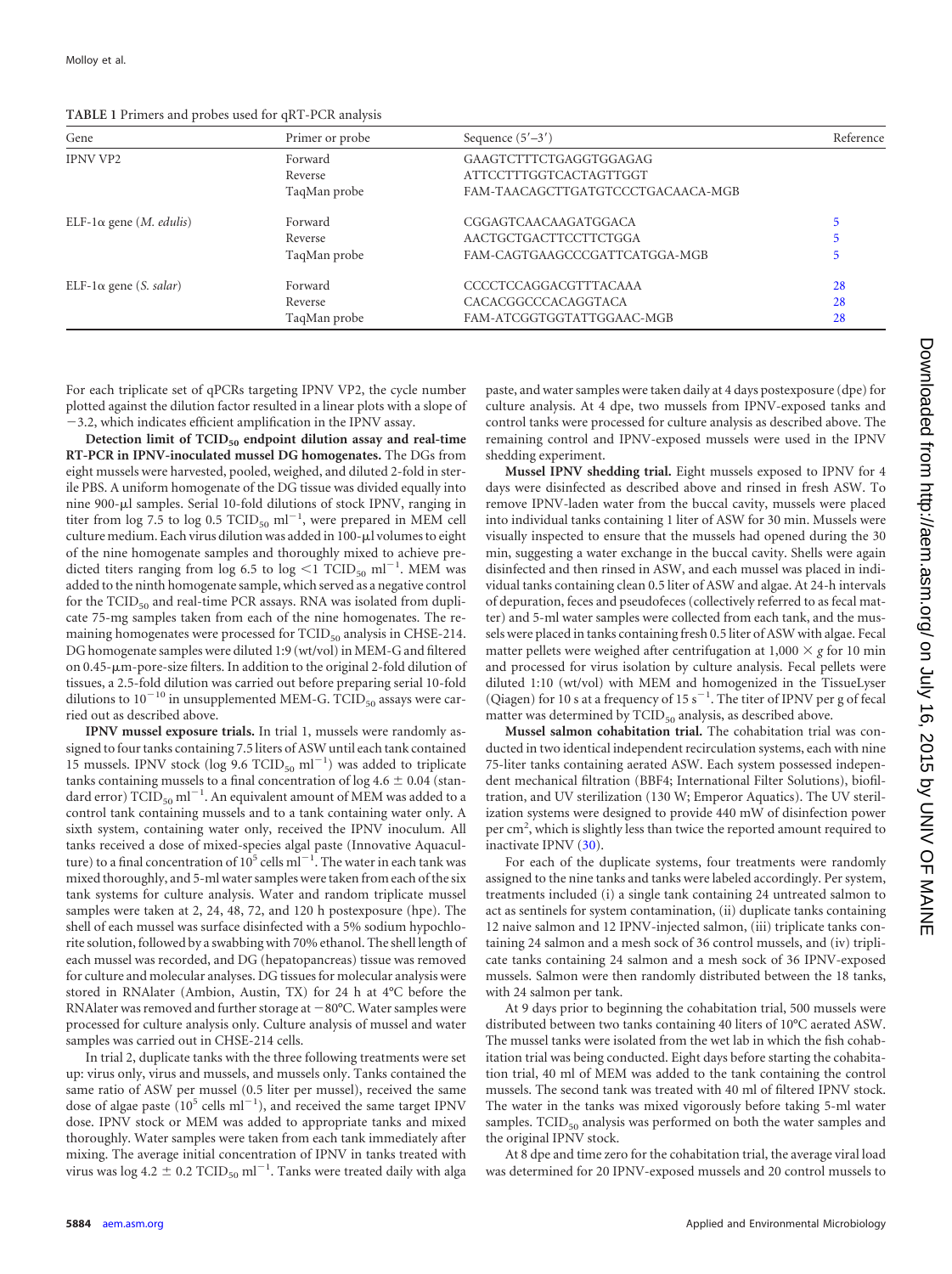

<span id="page-4-0"></span>**FIG 1** Log TCID<sub>50</sub> ( $\bullet$ ) of IPNV-inoculated mussel digestive gland homogenates determined in CHSE-214 cells and average  $C_T$  values ( $\blacksquare$ ) as measured with TaqMan qRT-PCR using primers specific for IPNV VP2. The  $C_T$  values represent averages  $\pm$  the standard error of the mean ( $n = 2$ ).

make sure that they were IPNV negative. DG tissues from IPNV-exposed and control mussels were processed for  $TCID_{50}$  analysis or the presence or absence of IPNV via culture, respectively, as previously described. The remaining mussels were disinfected with 5% bleach and 70% ethanol before being placed in clean ASW for 30 min to remove IPNV-laden water from the buccal cavity. Mussels were distributed into plastic mesh socks with 36 mussels per sock. One control mussel sock or one IPNV-exposed mussel sock was secured in each of the 12 mussel-salmon cohabitation tanks containing 12 IPNV-naive salmon. After 12 days of cohabitation, the mussels were removed from all of the tanks, and the viral load was determined for three mussels per sock by culture analysis.

Four replicate salmon-salmon cohabitation IPNV challenges were initiated by anesthetizing all 24 fish in a replicate simultaneously in aerated ASW containing 100 mg of MS-222 (Western Chemical, Ferndale, WA) liter<sup>-1</sup> [\(20,](#page-9-16) [31\)](#page-9-27). Using a random-number table, 12 fish were selected for intraperitoneal (i.p.) injection with 100  $\mu$ l of diluted IPNV stock (3.2  $\times$  $10^7$  TCID<sub>50</sub> ml<sup>-1</sup>). The adipose fins of i.p.-injected fish were clipped before returning fish to tanks to recover with the noninjected fish.

At 8, 16, and 21 days after IPNV exposure (dpe), 6 randomly selected salmon were sampled from each of the 18 tanks. On the final day of sampling at 26 dpe, all of the remaining fish in each tank were euthanized and sampled. Fish were euthanized in ASW containing 200 mg of MS-222 liter<sup>-1</sup>. Kidney samples were taken and processed for qRT-PCR analysis. Kidney and spleen samples were aseptically removed from each fish, weighed, and processed for virus isolation by culture analysis (described above) in order to detect the presence or absence of IPNV. Diluted tissue homogenate filtrates were stored at  $-80^{\circ}$ C and later analyzed by TCID<sub>50</sub> assays to determine the IPNV titer.

**Statistics.** For qRT-PCR data, a one-way analysis of variance (ANOVA) was performed on  $\Delta \Delta C_T$  values with alpha set at 0.05. For culture data from mussel DG samples, the detection limit for the culture assay, log 2.7  $\text{TCID}_{50}$  ml<sup>-1</sup>, was used for the data points that originated from negative culture results. ANOVAs were performed on log-transformed  $TCID_{50}$  data. Studentized residuals were tested for normality and equal variance within treatments using the Shapiro-Wilks test ( $\alpha = 0.05$ ) and Levene's test for equal variance ( $\alpha = 0.05$ ), respectively. If an ANOVA resulted in a significant F test for treatment effects, a Fisher protected least-significant-difference (LSD) procedure was performed to determine significant differences between means, with alpha set at 0.05. For data exhibiting heteroscedasticity, a Welch's ANOVA was performed.

A Pearson chi-squared test for independence was used to compare the percentages of IPNV-positive fish in the two recirculation systems. The percentage of IPNV-positive fish was also compared between fish cohabitating with i.p.-injected fish and fish cohabitating with IPNV-exposed mussels. The results were considered significant if  $P \leq 0.05$ .



<span id="page-4-1"></span>**FIG 2** Log TCID<sub>50</sub> of IPNV per ml of water in tanks containing mussels ( $\mathbb{W}$ ) or lacking mussels  $(\Box)$  or per g of mussel digestive gland tissue  $(\Box)$  over time. Graphs represent the average log TCID  $_{50}$  g of tissue  $^{-1}$   $\pm$  the standard error of the mean with  $n = 9$  mussels and the average log TCID<sub>50</sub> ml of water<sup>-1</sup>  $\pm$  the standard error of the mean with  $n = 3$  tanks. Means represented by different capital letters are significantly different (Fisher LSD,  $\alpha = 0.05$ ).

### **RESULTS**

**IPNV detection limits of qRT-PCR and culture analyses in mussel DG tissues.** The detection limits of the IPNV qRT-PCR assay and the culture assays were compared in IPNV-inoculated mussel DG homogenates. qRT-PCR detected IPNV RNA in mussel homogenates with predicted titers of log 6.5 to 3.5 TCID<sub>50</sub> ml<sup>-1</sup>, with an increase in  $C_T$  value as the predicted log IPNV titer decreased [\(Fig. 1\)](#page-4-0). The reliable detection limit for the qRT-PCR assay was measured at log 3.8  $TCID_{50}$  ml<sup>-1</sup>, although the predicted titer for that sample was  $log 4.5$  TCID<sub>50</sub> ml<sup>-1</sup>. IPNV was detected in homogenates with predicted titers of log  $3.5$  TCID<sub>50</sub> ml<sup>-1</sup>; however, only one of the two replicate homogenates had positive  $C_T$  values. Further, within that positive homogenate sample, only two of the three replicate qRT-PCRs had positive  $C_T$ values.

The reliable detection limit for viable IPNV isolation by culture analysis was log 2.7  $\text{TCID}_{50}$   $\text{ml}^{-1}$ . Viable IPNV was detected by culture analyses in DG homogenates with predicted titers of log 6.5 to 3.5 [\(Fig. 1\)](#page-4-0). The titers determined in CHSE-214 cells decreased in a linear fashion as the predicted titers decreased ( $R^2$  = 0.99); however, the determined titers were lower than the predicted titers by an average of log  $0.8 \pm 0.05$ . The most dilute sample in which virus was detected had a predicted titer of log 3.5  $TCID_{50}$  ml<sup>-1</sup>; however, the measured titer was log 2.7  $TCID_{50}$ ml<sup>-1</sup>. For samples at predicted titers of log 2.5  $\mathrm{TCID}_{50}$  ml<sup>-1</sup> and lower, no virus was detected by culture and qRT-PCR assays were negative.

**IPNV uptake by mussels.** Mussels accumulate viable IPNV in their DG tissues as early as 2 hpe [\(Fig. 2\)](#page-4-1). Only five of the nine replicate mussels were positive by virus isolation at 2 hpe, with an average titer of  $log 2.8 \pm 0.1$  TCID<sub>50</sub> g<sup>-1</sup> (*n* = 9). For all of the other time points in the trial, all of the mussels were positive for virus. In mussel exposure trial 1, there was no significant tank effect on the mean viable IPNV titer in mussel DG tissues (F  $=$ 0.9842;  $P = 0.3859$ ). Time did have a significant effect on the **IPNV** titer in mussel DG tissues ( $F = 12.0460; P = 0.0001$ ). The mean log TCID<sub>50</sub> of IPNV g of DG tissue<sup>-1</sup> was significantly greater at 120 hpe (4.4  $\pm$  0.1 TCID<sub>50</sub> g<sup>-1</sup> compared to that at 2 hpe  $(t = 6.36; P = 0.0001)$ , 24 hpe  $(3.5 \pm 0.2 \text{ TCID}_{50} \text{ g}^{-1})$   $(t = 3.59;$  $P = 0.0006$ ), and 48 hpe (3.8  $\pm$  0.2 TCID<sub>50</sub> g<sup>-1</sup>)</sub> ( $t = 2.46; P =$ 0.01) [\(Fig. 2\)](#page-4-1).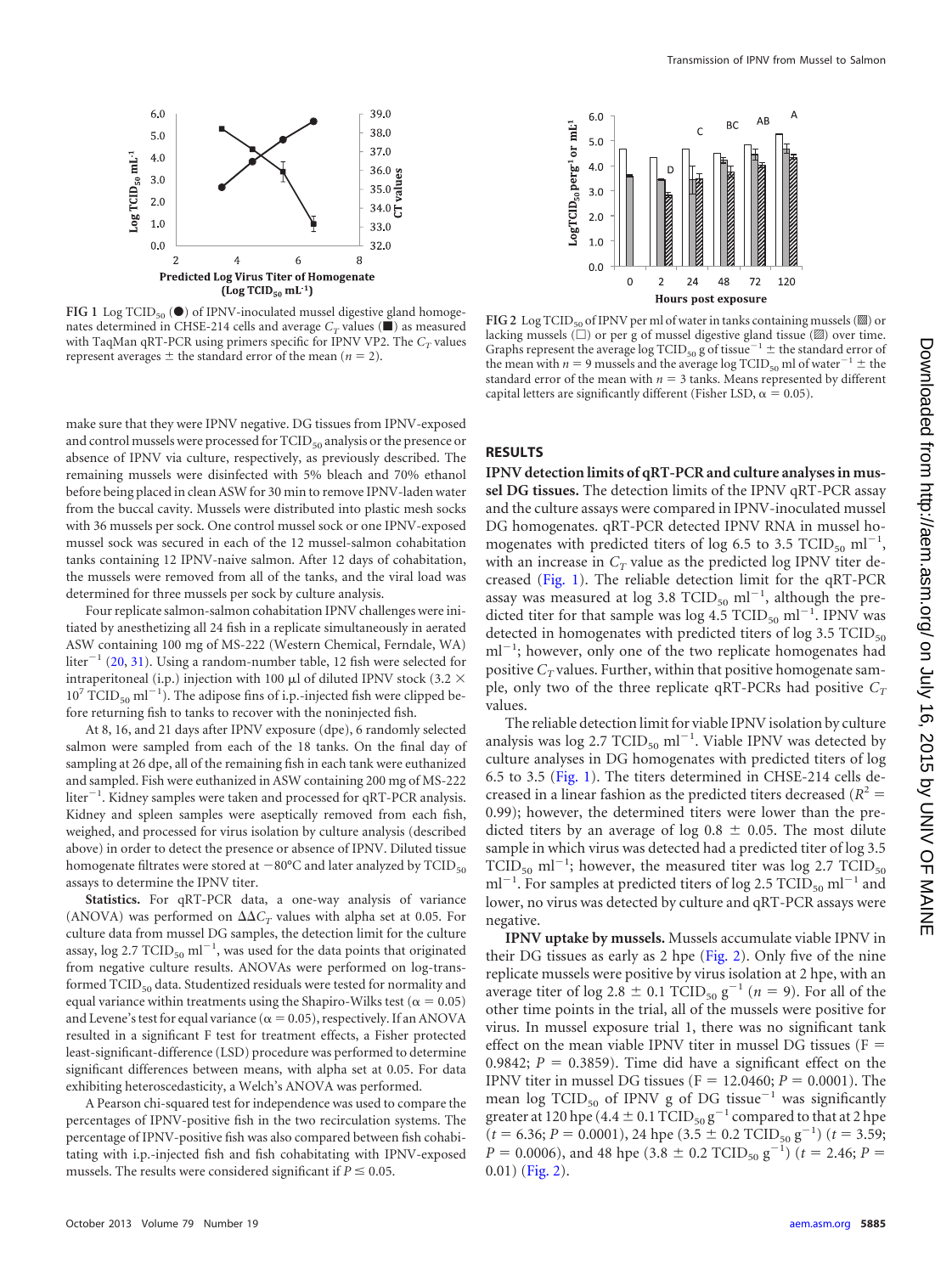

<span id="page-5-0"></span>**FIG 3** Log TCID<sub>50</sub> of IPNV per ml of water in tanks containing mussels ( $\bullet$ ) or lacking mussels ( $\blacksquare$ ) over time. Graphs represent the average log TCID  $_{50}$  ml of water<sup>-1</sup>  $\pm$  the standard error of the mean with *n* = 2 tanks.

In mussel exposure trial 1, there was no significant difference in viable IPNV titer between the DG tissues and the water of tanks containing mussels over all of the time points ( $F = 3.222$ ;  $P =$ 0.078) [\(Fig. 2\)](#page-4-1). The average IPNV titer in water of tanks containing mussels did differ significantly with time (F  $=$  11.76;  $P =$ 0.0126), with an increase in average log  $TCID_{50}$  ml of water<sup>-1</sup> by log 1.3 in 120 h [\(Fig. 2\)](#page-4-1). In mussel exposure trial 2, however, there was no significant difference in viable IPNV titer over time in water from tanks containing mussels ( $F = 1.7998$ ;  $P = 0.2415$ ) [\(Fig. 3\)](#page-5-0).

The accumulation of IPNV in mussel DG tissues was confirmed by qRT-PCR analysis [\(Fig. 4\)](#page-5-1). IPNV segment A RNA levels peaked at 24 hpe and were significantly higher than IPNV RNA levels at 2 hpe ( $t = 4.93$ ;  $P = 0.0006$ ) and at 120 hpe ( $t = -2.61$ ;  $P = 0.0157$ ). At 120 hpe, the IPNV RNA levels remained significantly higher than the levels at 2 hpe ( $t = 2.32$ ;  $P = 0.0244$ ).

**IPNV shedding by mussels.** The average IPNV titer in DG tissues of mussels exposed to IPNV for 5 days was log  $5.35 \pm 0.25$  $\text{TCID}_{50}$  g of DG tissue<sup>-1</sup>. With depuration of 1 to 7 days, IPNVexposed mussels released viable IPNV in the fecal matter [\(Table](#page-5-2) [2\)](#page-5-2). Viable IPNV was detected in mussel feces as early as 1 day postdepuration (dpd) and out to 7 dpd. Of the eight replicate mussels, only replicate 6 continuously released detectable levels of IPNV in the fecal material from 3 to 7 dpd. For replicate 6, the peak mussel feces IPNV titer of  $log 4.5$  TCID<sub>50</sub> g of feces<sup>-1</sup> occurred at 5 dpd [\(Table 2\)](#page-5-2). While other replicate mussels released



<span id="page-5-1"></span>**FIG 4** Average relative abundance of IPNV VP2 RNA in mussel digestive glands at 2, 24, 48, 72, and 120 h after exposure to MEM  $(\Box)$  or after exposure to IPNV (), as measured with a TaqMan qRT-PCR in trial 1. Graphs represent averages  $\pm$  the standard errors of the mean with  $n = 3$  and  $n = 9$  for MEM-treated and IPNV-exposed mussels, respectively. Means with different capital letters are significantly different (Fisher LSD,  $\alpha = 0.05$ ).

<span id="page-5-2"></span>**TABLE 2** CPE observations in mussel feces for mussel replicates 1 to 8

| Mussel    | CPE ( $log TCID_{50}$ ) after various times (days) of depuration <sup><i>a</i></sup> |        |        |        |        |        |        |  |  |  |
|-----------|--------------------------------------------------------------------------------------|--------|--------|--------|--------|--------|--------|--|--|--|
| replicate | 1 day                                                                                | 2 days | 3 days | 4 days | 5 days | 6 days | 7 days |  |  |  |
| 1         | No CPE                                                                               | No CPE | ND.    | ND.    | ND.    | ND.    | ND.    |  |  |  |
| 2         | 3.7                                                                                  | No CPE | ND.    | ND.    | ND.    | ND.    | ND.    |  |  |  |
| 3         | No CPE                                                                               | No CPE | No CPE | No CPE | 4.7    | No CPE | 2.9    |  |  |  |
| 4         | No CPE                                                                               | No CPE | No CPE | No CPE | No CPE | No CPE | 2.9    |  |  |  |
| 5.        | No CPE                                                                               | No CPE | 17     | No CPE | 4.7    | No CPE | 2.8    |  |  |  |
| 6         | No CPE                                                                               | No CPE | 17     | 17     | 4.2    | 3.2    | 2.1    |  |  |  |
| 7         | No CPE                                                                               | No CPE | No CPE | No CPE | ND.    | ND.    | ND.    |  |  |  |
| 8         | No CPE                                                                               | No CPE | No CPE | No CPE | 3.3    | No CPE | ND     |  |  |  |
|           |                                                                                      |        |        |        |        |        |        |  |  |  |

*<sup>a</sup>* CPE, cytopathic effect; ND, not determined (sample not taken after mussel death). The CPE is expressed as the  $log TCID_{50}$  of IPNV per g of mussel feces.

detectable levels of IPNV in fecal matter one to three times, the IPNV loads in the fecal material were comparable to those of replicate 6. IPNV was not detected in the fecal matter of negative control mussels.

Viable IPNV was detected at very low levels (log 1.7 to 2.7  $\text{TCID}_{50}$  ml of water<sup>-1</sup>) in the water only in the first few days of mussel depuration [\(Table 3\)](#page-6-0). The IPNV titer in the DGs was determined for mussel replicates 1 and 2 that died 1 dpd (log 3.8 and  $\log 4.6$  TCID<sub>50</sub> g of DG tissue $^{-1}$ ) and replicates 7 and 8 that died 4 and 6 dpd (log 5.3 and log 5.1  $TCID_{50}$  g of DG tissue<sup>-1</sup>), respectively [\(Table 3\)](#page-6-0). By 21 dpd, IPNV was not detected in the DG tissues of the remaining replicates. IPNV was not detected in water samples from tanks containing negative control mussels, nor was IPNV detected in the tissues of negative control mussels.

**Transmission of IPNV from mussels to Atlantic salmon.** Prior to the cohabitation trial, mussels were exposed to water inoculated with IPNV stock (log 5.2  $\pm$  0.2 TCID<sub>50</sub> of IPNV ml of  $\text{water}^{-1}$ ) or to water treated with equivalent volumes of MEM for 8 days. After 8 days of exposure to IPNV, all of the mussels sampled were positive for virus, and the mean  $\log TCID_{50}$  of IPNV g of DG tissue<sup>-1</sup> was  $\log 5.2 \pm 0.2$  ( $n = 19$ ). IPNV was not detected in any of the control mussels treated with MEM ( $n = 20$ ).

Mussels were cohabitated for 18 days with naive Atlantic salmon. All mussels were then removed from tanks, and a subset was analyzed for virus isolation by culture for quantity or the presence or absence of viable IPNV. IPNV was not detected in any of the control mussels ( $n = 18$ ). After 18 days in the cohabitation tanks, all IPNV-exposed mussels analyzed were positive for virus. The mean IPNV titer in DG tissue ( $log 3.1 \pm 0.04$  TCID<sub>50</sub> of IPNV g of tissue<sup> $-1$ </sup>;  $n = 18$ ) decreased significantly by 2 orders of magnitude compared to that of the mussels sampled prior to the cohabitation trial (F =  $165.94; P = 0.0001$ ).

There were no salmon mortalities during the cohabitation trial in any of the treatments. However, fish were monitored weekly for the presence of IPNV for 4 weeks by randomly selecting 6 fish for lethal sampling from each tank. All sentinel salmon and salmon cohabitating with control mussels tested negative for IPNV via culture and qRT-PCR analysis. In the salmon/salmon cohabitation treatment group, every salmon i.p. injected with IPNV tested positive for viable IPNV via culture [\(Tables 4](#page-6-1) and [5\)](#page-6-2). IPNV was detected via culture in 1 of 12 salmons cohabitating with the i.p. injected salmon at 8 dpe in replicate 1 and at 21 dpe in replicate 2 [\(Tables 4](#page-6-1) and [5\)](#page-6-2). In the IPNV-exposed mussel treatment group, the mean number of IPNV-positive cohabitating salmon was  $1.0 \pm 0.26$  ( $n = 6$ ) of 24 [\(Table 4\)](#page-6-1). All of the IPNV-positive salmon cohabitating with IPNV-exposed mussels were detected at 8 and 16 dpe [\(Table 5\)](#page-6-2).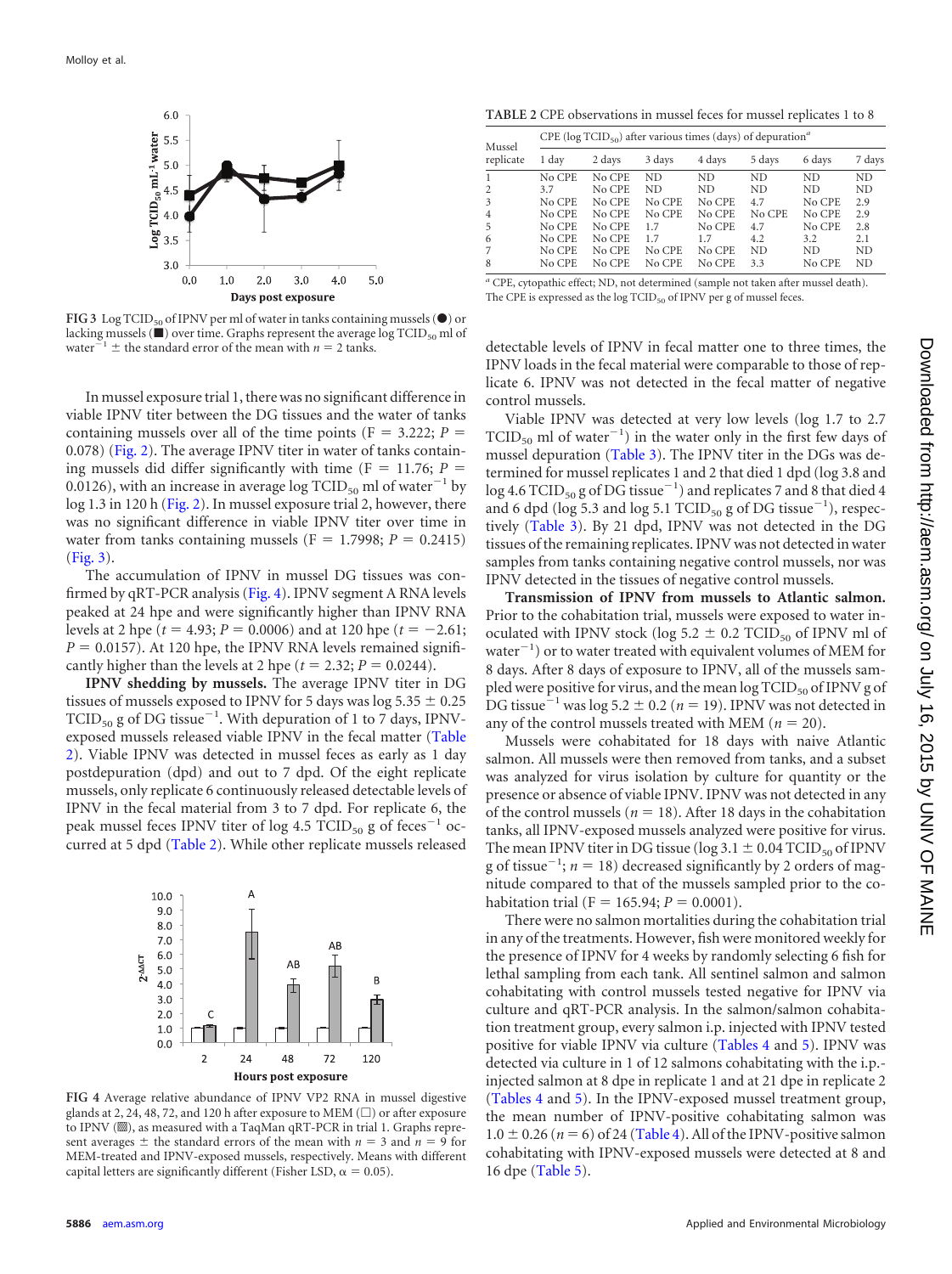|                     |                  |        | CPE ( $log TCID_{50}$ ) after various times (days) of depuration <sup><i>a</i></sup> |        |                  |        |                  |        |                  |        |                  |        |                  |        |
|---------------------|------------------|--------|--------------------------------------------------------------------------------------|--------|------------------|--------|------------------|--------|------------------|--------|------------------|--------|------------------|--------|
| Mussel<br>replicate | 1 day            |        | 2 days                                                                               |        | 3 days           |        | 4 days           |        | 5 days           |        | 6 days           |        | 7 days           |        |
|                     | H <sub>2</sub> O | Tissue | H <sub>2</sub> O                                                                     | Tissue | H <sub>2</sub> O | Tissue | H <sub>2</sub> O | Tissue | H <sub>2</sub> O | Tissue | H <sub>2</sub> O | Tissue | H <sub>2</sub> O | Tissue |
|                     | No CPE           |        | 1.7                                                                                  | 3.8    |                  |        |                  |        |                  |        |                  |        |                  |        |
| 2                   | 2.7              |        | <b>NA</b>                                                                            | 4.6    |                  |        |                  |        |                  |        |                  |        |                  |        |
| 3                   | 1.8              |        | No CPE                                                                               |        | No CPE           |        | No CPE           |        | No CPE           |        | No CPE           |        | No CPE           |        |
| $\overline{4}$      | 1.7              |        | No CPE                                                                               |        | No CPE           |        | No CPE           |        | No CPE           |        | No CPE           |        | No CPE           |        |
| 5                   | 1.7              |        | No CPE                                                                               |        | No CPE           |        | No CPE           |        | No CPE           |        | No CPE           |        | No CPE           |        |
| 6                   | No CPE           |        | No CPE                                                                               |        | 1.7              |        | No CPE           |        | No CPE           |        | No CPE           |        | No CPE           |        |
|                     | 1.7              |        | No CPE                                                                               |        | No CPE           |        | No CPE           | 5.3    | No CPE           |        |                  |        | No CPE           |        |
| 8                   | 1.7              |        | No CPE                                                                               |        | No CPE           |        | No CPE           |        | No CPE           |        | No CPE           | 5.1    | No CPE           |        |
|                     |                  |        |                                                                                      |        |                  |        |                  |        |                  |        |                  |        |                  |        |

<span id="page-6-0"></span>**TABLE 3** CPE observations in mussel digestive gland tissue for mussel replicates 1 to 8

*a* CPE is expressed as the log TCID<sub>50</sub> of IPNV per g of mussel feces. CPE, cytopathic effect; NA, not applicable.

The cohabitation trial was carried out in two identical saltwater recirculation systems, each with identical sets of treatment groups randomly assigned to the nine tanks in each system. The IPNV infection status (positive or negative) in Atlantic salmon was statistically independent of the systems ( $\chi = 0$ ;  $P = 1.0$ ). The IPNV infection status was also independent of cohabitation treatment, i.e., cohabitation with i.p.- injected salmon versus cohabitation with IPNV-exposed mussels ( $\chi = 0.788; P = 0.3749$ ).

The viral load in each of the salmon kidney/spleen samples that originally tested positive for IPNV was determined by  $TCID_{50}$ analysis. qRT-PCR analysis was also performed on RNA isolated from kidney tissues of 5% the total fish in the cohabitation trial, as well as on RNA isolated from kidney tissues from fish that tested positive for IPNV by culture. Overall, the viral load, determined by culture, was very low, ranging from  $log 2.3$  to 4.6 TCID<sub>50</sub> g of tissue<sup>-1</sup> [\(Table 5\)](#page-6-2). There was no significant difference in IPNV titer between fish harvested at different time points ( $F = 1.3097$ ;  $P = 0.2916$ . qRT-PCR analysis performed on RNA from these same fish generated very high  $C_T$  values (36.5–39) or no  $C_T$  value at all [\(Table 5\)](#page-6-2). In most cases only 1 or 2 out of the triplicate qPCRs generated  $C_T$  values [\(Table 5\)](#page-6-2). The majority of the IPNV-positive fish were those that had been injected with IPNV.

At the end of the trial the viral load (log 4.1  $TCID_{50}$  g of tis- $\text{Sue}^{-1}$ ) was measurable for only one of the two salmon cohabitating with i.p.-injected salmon since the levels of IPNV were below the detection limits of the  $TCID_{50}$  and qRT-PCR assays in the second salmon [\(Table 5\)](#page-6-2). The viral load was determined by culture  $(\log 3.1 \, \text{TCID}_{50} \, \text{g} \, \text{of tissue}^{-1})$  for only one of the six IPNV-positive salmon that cohabitated with IPNV-exposed mussels [\(Table 5\)](#page-6-2). The levels of IPNV in all six of these fish were below the detection limit of the qRT-PCR assay.

<span id="page-6-1"></span>**TABLE 4** Number of IPNV-positive salmon in replicate groups of salmon injected intraperitoneally with IPNV, cohabitants of intraperitoneally injected salmon, and cohabitants of IPNV-exposed mussels

|                                         | No. of IPNV-positive salmon/no. of salmon<br>tested for replicate: |       |      |      |      |      |  |  |
|-----------------------------------------|--------------------------------------------------------------------|-------|------|------|------|------|--|--|
| Treatment group                         |                                                                    |       | 3    |      | 5    | 6    |  |  |
| Intraperitoneally injected<br>with IPNV | 12/12                                                              | 12/12 |      |      |      |      |  |  |
| Salmon cohabitants                      | 1/12                                                               | 1/12  |      |      |      |      |  |  |
| $IPNV^+$ mussel cohabitants             | 1/24                                                               | 2/24  | 0/24 | 1/24 | 1/24 | 1/24 |  |  |

<span id="page-6-2"></span>

| <b>TABLE 5 IPNV titers (TCID</b> <sub>50</sub> ) and qRT-PCR values ( $C_T$ ) generated |
|-----------------------------------------------------------------------------------------|
| from salmon kidney samples that originally tested positive for IPNV via                 |
| culture                                                                                 |

|              |                                                                                                 | IPNV titer (log                            |             |
|--------------|-------------------------------------------------------------------------------------------------|--------------------------------------------|-------------|
| Days         |                                                                                                 | $TCID_{50}$ g of                           |             |
| postexposure | Treatment <sup>a</sup>                                                                          | kidney tissue <sup><math>-1</math></sup> ) | $C_T^{\ b}$ |
| 8            | IPNV mussel cohab-recipient                                                                     | < 2.3                                      | No $C_T$    |
|              | IPNV mussel cohab-recipient                                                                     | < 2.3                                      | No $C_T$    |
|              | Salmon cohab-recipient                                                                          | 4.1                                        | $39.7*$     |
|              | Salmon cohab-i.p.                                                                               | < 2.3                                      | $39.8*$     |
|              | Salmon cohab-i.p.                                                                               | 3.6                                        | No $C_T$    |
|              | Salmon cohab-i.p.                                                                               | 3.3                                        | $39.5*$     |
|              | Salmon cohab-i.p.                                                                               | 3.6                                        | $39.7*$     |
|              | Salmon cohab-i.p.                                                                               | 3.3                                        | $39.6*$     |
|              | Salmon cohab-i.p.                                                                               | 3.9                                        | No $C_T$ †  |
|              | Salmon cohab-i.p.                                                                               | 4.6                                        | $37.8**$    |
| 16           | IPNV mussel cohab-recipient                                                                     | < 2.3                                      | No $C_T$    |
|              | IPNV mussel cohab-recipient                                                                     | 3.1                                        | No $C_T$    |
|              | IPNV mussel cohab-recipient                                                                     | < 2.3                                      | No $C_T$    |
|              | IPNV mussel cohab-recipient                                                                     | < 2.3                                      | No $C_T$    |
|              | Salmon cohab-i.p.                                                                               | 3.1                                        | No $C_T$    |
|              | Salmon cohab-i.p.                                                                               | 3.1                                        | $38.5**$    |
|              | Salmon cohab-i.p.                                                                               | 3.3                                        | No $C_T$    |
|              | Salmon cohab-i.p.                                                                               | 4.1                                        | $38.2*$     |
|              | Salmon cohab-i.p.                                                                               | 4.1                                        | No $C_T$    |
|              | Salmon cohab-i.p.                                                                               | 4.3                                        | $36.5***$   |
| 21           | Salmon cohab-recipient                                                                          | < 2.3                                      | No $C_T$    |
|              | Salmon cohab-i.p.                                                                               | 2.3                                        | No $C_T$    |
|              | Salmon cohab-i.p.                                                                               | 2.8                                        | $39.7*$     |
|              | Salmon cohab-i.p.                                                                               | < 2.3                                      | No $C_T$    |
|              | Salmon cohab-i.p.                                                                               | 3.3                                        | $39.8**$    |
|              | Salmon cohab-i.p.                                                                               | 3.3                                        | No $C_T$    |
|              | Salmon cohab-i.p.                                                                               | 2.9                                        | $39**$      |
| 26           | Salmon cohab-i.p.                                                                               | < 2.3                                      | 39.4*†      |
|              | Salmon cohab-i.p.                                                                               | 3.2                                        | $39.3*$     |
|              | Salmon cohab-i.p.                                                                               | 3.3                                        | $39.9*$     |
|              | Salmon cohab-i.p.                                                                               | <b>NA</b>                                  | No $C_T$    |
|              | Salmon cohab-i.p.                                                                               | < 2.3                                      | No $C_T$    |
|              | Salmon cohab-i.p.                                                                               | NA                                         | NA          |
|              | <sup>a</sup> The recipients were fish cohabitating (cohab) with IPNV-intraperitoneally injected |                                            |             |

("-i.p.") salmon or IPNV-exposed mussels.

 $b^*$ , one of three reactions produced  $C_T < 40$ ; \*\*, two of three reactions produced  $C_T < b$ 40; \*\*\*, three of three reactions produced  $C_T < 40$ ; †, some RNA degradation; NA, not applicable.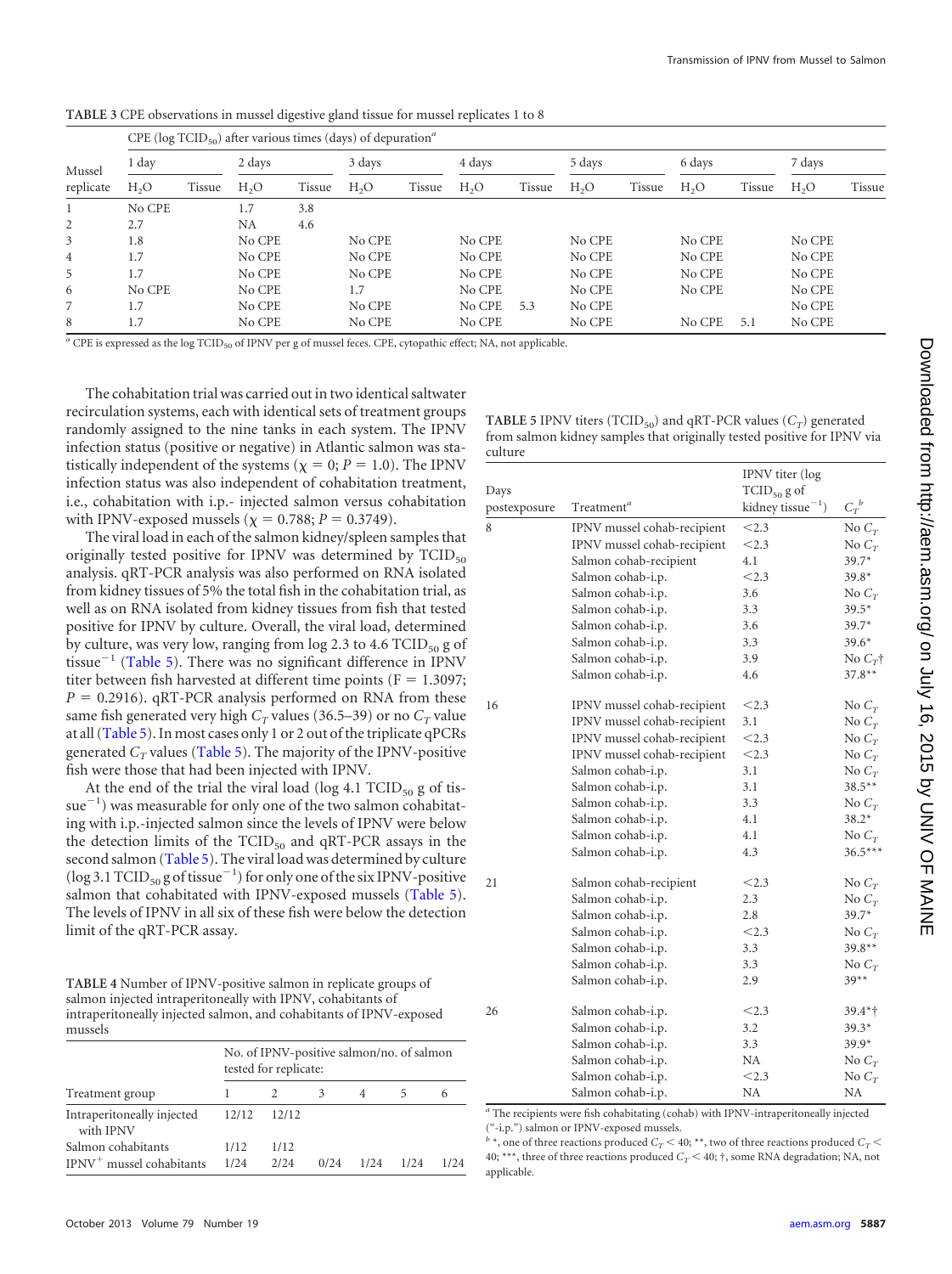### **DISCUSSION**

Shellfish play a critical role in an IMTA system by extracting particulate bound organic nutrients; however, as bioaccumulating organisms, they may also influence pathogen dynamics by serving as a reservoir or as a sink for important finfish pathogens. Fish farmers applying IMTA need to have a clear understanding of how the culturing of filter-feeding organisms in close proximity to finfish cages will impact possible disease transmission at their farms. The potential for shellfish to accumulate and shed viable pathogen from their tissues depends largely on the physiology of the pathogen. Mussels are capable of bioaccumulating and shedding bacterial pathogens, such as*V. anguillarum*, and yet appear to inactivate the enveloped viral pathogen infectious salmon anemia virus [\(5,](#page-9-3) [9,](#page-9-4) [10\)](#page-9-5). The potential for mussels to bioaccumulate and transmit the nonenveloped viral pathogen, IPNV, to Atlantic salmon has now been assessed.

Biosecurity is essential in controlling diseases such as IPN. Therefore, it is critical to understand the risks associated with transferring Atlantic salmon smolts to seawater net pens that are in the vicinity of mussels that have had the opportunity to accumulate IPNV. Mussels may increase both the risk of infection with IPNV in the post-smolts in addition to increase the risk of IPN disease outbreak. The prevalence of IPNV in Atlantic salmon is increasing in countries with intensive Atlantic salmon farming such as Scotland and Norway [\(22,](#page-9-18) [23\)](#page-9-19). Although IPN outbreaks in Atlantic salmon have not been a recent problem in North America, there are endemic strains of IPNV in the region [\(32,](#page-9-28) [33\)](#page-9-29). Further, IPNV can persist in seawater and sediments and has been detected in many bivalve species [\(23,](#page-9-19) [34,](#page-9-30) [35\)](#page-9-31). Therefore, Atlantic salmon may be at risk for becoming infected with IPNV during the stress of saltwater acclimation.

To determine whether mussels could act as an IPNV reservoir, we used viable virus isolation by culture assays and molecular techniques to measure viral loads in digestive gland tissues of IPNV-exposed mussels. Fish pathogens, including IPNV, are known to persist in the digestive gland (hepatopancreas) tissues of shellfish [\(7,](#page-9-8) [9\)](#page-9-4). Culture-based and molecular detection of pathogens in mussel digestive gland tissues, however, is difficult due to cell cytotoxicity and PCR inhibitors present in the digestive gland tissues [\(5\)](#page-9-3). It was therefore important to optimize and determine the detection limits of the assays used to measure viral load in these tissues.

Previously, virus isolation techniques from mussel digestive gland tissues were optimized [\(5\)](#page-9-3). To better interpret data for viral load in mussel digestive gland tissue, the detection limits of the IPNV qRT-PCR assay and the culture assays were compared in IPNV-inoculated mussel DG homogenates [\(Fig. 1\)](#page-4-0). The IPNV culture assay was determined to be more sensitive than qRT-PCR detection of IPNV in mussel tissue homogenates. While qRT-PCR detected IPNV RNA in mussel homogenates with a predicted titer of log 3.5 TCID<sub>50</sub> ml<sup>-1</sup>, the assay only detected RNA in one of the duplicate samples and in only out of three of the triplicate reactions performed on that tissue sample. Therefore, the qRT-PCR assay only reliably detected virus in the mussel digestive gland homogenate with a predicted titer of log 4.5  $\text{TCID}_{50}$   $\text{ml}^{-1}$ . The reliable IPNV detection limit for this assay is  $\log 3.8 \, \text{TCID}_{50} \, \text{ml}^{-1}$ , the actual titer determined by  $TCID_{50}$  analysis [\(Fig. 1\)](#page-4-0). The inconsistencies of virus detection among homogenate replicates and among reaction replicates is likely due to the low amounts of virus

in the samples and the sensitivity of the assays. These inconsistencies in virus detection in samples with low levels of virus have been observed in other studies comparing real-time RT-PCR and culture-based assays [\(36\)](#page-9-32). Orpetveit et al. demonstrated comparable to greater sensitivity in an IPNV qRT-PCR assay compared to virus isolation from kidney tissue from IPNV carrier Atlantic salmon, although the detection limit of the qRT-PCR assay was not determined in the fish tissues. Fish kidney homogenates in the Orpetveit study, however, were applied to CHSE-214 cells at a higher dilution that likely decreased the sensitivity of their culture assay. Further, the sensitivity of virus isolation by cell culture can differ dramatically between laboratories due to differences in cell line maintenance.

The lower sensitivity of the qRT-PCR assay compared to the culture assay may be due to PCR inhibitors present in the mussel digestive gland tissues. The detection limit of the IPNV qRT-PCR assay in fish kidney homogenates was not determined; however, a decrease in sensitivities when performed on mussel digestive gland tissues compared to Atlantic salmon kidney tissues [\(5,](#page-9-3) [37\)](#page-9-33) was observed for other culture and qRT-PCR assays. This suggests that PCR inhibition in mussel digestive gland tissues is greater than that in fish kidney samples.

Mussels significantly accumulate viable IPNV in their digestive gland tissues over time [\(Fig. 2\)](#page-4-1). Viral loads in mussel digestive gland tissues increased significantly with time, peaking at 72 to 120 hpe. The level of IPNV in mussel tissues was not, however, significantly greater than IPNV levels in the water, indicating that mussels do not efficiently remove IPNV particles from the water column. The small particle size of IPNV (60 nm) may contribute to the inefficiency of particle uptake by the mussel; however, mussels can concentrate hepatitis A particles in their tissues 100 times above the viral concentrations in the water despite their small particle size of 27 nm [\(16,](#page-9-12) [38\)](#page-9-34). Viral adsorption by shellfish can differ drastically for two viral particles of the same size, indicating that there are other factors that contribute to virus uptake [\(39\)](#page-9-35). Although particle size is important in virus uptake by shellfish, the main mechanism for virus uptake is by entrapment in mucus, which is dependent upon ionic bonding between the viral particle and anionic moieties in the mucus [\(40\)](#page-9-36). Factors such as temperature, salinity, particle charge, and mucus production by the shellfish drastically affect virus uptake and may be contributing factors to the inefficient uptake of IPNV by mussels [\(41\)](#page-9-37).

The presence of IPNV in mussel digestive glands was confirmed by qRT-PCR [\(Fig. 4\)](#page-5-1). The level of IPNV RNA peaked at 24 to 72 hpe, earlier than peak levels of viable IPNV, which occurred at 72 to 120 hpe [\(Fig. 2](#page-4-1) and [4\)](#page-5-1). This observation is difficult to explain. It is possible that the difference in timing of the peak IPNV levels between the two assays is due to the detection of nonviable and viable IPNV particles by the qRT-PCR assay. Unlike culture-based assays, qRT-PCR cannot distinguish between viable and nonviable viral particles. If nonviable or immature IPNV particles were present in the stock and if these particles were less stable than viable particles in the mussel DG tissue, then viral RNA in DG tissue would decrease over time. This might mask the accumulation of viable particles, which was observed in the culture data. In both analyses, the levels of IPNV were significantly greater at 120 hpe than at 2 hpe, demonstrating that levels of IPNV accumulate over time in mussel digestive gland tissues.

In the first mussel exposure, IPNV titers significantly increased over time in the water of tanks containing mussels; however, this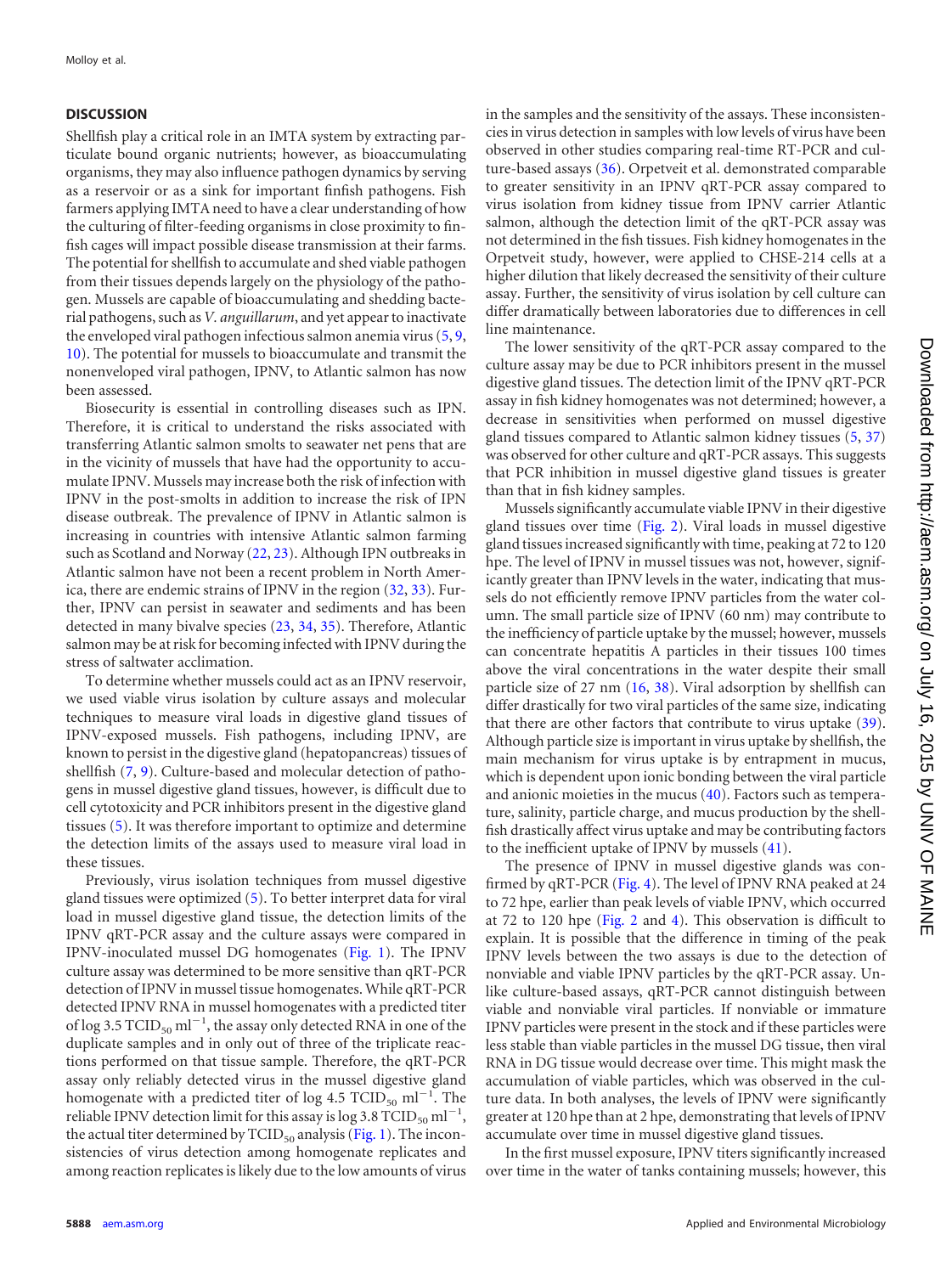increase in virus titer was not repeatable in a second mussel expo-sure trial [\(Fig. 2](#page-4-1) and [3\)](#page-5-0). If the IPNV levels in the water were truly increasing over time, this would indicate that IPNV is replicating in the mussel tissues. IPNV has been isolated from adult moribund scallops; however, replication of IPNV in shellfish tissues has not yet been demonstrated [\(35\)](#page-9-31). Our evidence does not support nor disprove viral replication in mussels. The fact that the increasing titer effect was not repeatable suggests that the detection of a significant effect was likely due to a type I error. The inconsistencies in IPNV titer in water over time could be due to the small volume of water analyzed. Further, at early time points the IPNV titer in the water may have been lower due to viral aggregates. Disaggregation of the virus over time could be responsible for the higher titers observed at the later time points.

In IPNV-exposed mussels, viable IPNV persists in mussel digestive gland tissues for at least 18 days of depuration. Over this period of time, the titer of IPNV in digestive gland tissues decreased by 2 orders of magnitude. This suggests that mussels are either inactivating viable particles in their tissues and/or releasing IPNV particles into the environment. This study demonstrated that IPNV-exposed mussels do release viable IPNV via their feces [\(Table 2\)](#page-5-2). IPNV was detected in feces out to 7 days of depuration with titers as high as  $\log 4.5 \text{ TCID}_{50} \text{ g}^{-1}$  after 5 days of depuration. Further, IPNV was detected in Atlantic salmon that cohabitated with these mussels [\(Table 4\)](#page-6-1). Although all 19 mussels analyzed for IPNV titer after cohabitating for 18 days with Atlantic salmon were positive for IPNV, IPNV was detected in digestive glands of mussels in the shedding trial only up to 7 days of depuration. IPNV was not detected after 21 days in the shedding trial; however, only two mussels were tested. The mussels in the shedding trial and the cohabitation trial were maintained in different tank systems, and it is possible that the different environments affected shedding of IPNV particles.

Mortensen et al. were not able to demonstrate replication of IPNV serotype N1 in scallops challenged by injection or bath immersion; however, these researchers did detect viable IPNV in the digestive gland tissues of scallops 50 days after bath exposure to IPNV [\(7\)](#page-9-8). Further, Mortensen et al. observed viable IPNV in the digestive gland, adductor muscle, gonads, and rectum tissues at 333 dpe in scallops challenged by injection of IPNV into the adductor muscle [\(7\)](#page-9-8). This supports the data demonstrating that IPNV can persist in mussel digestive gland tissues for at least 18 days. Although Mortensen did not detect IPNV in scallop feces, the presence of IPNV in the scallop rectum out to 333 days of depuration indicates that IPNV can persist in shellfish tissues for long periods of time and is at least periodically shed via the rectum. The persistence of IPNV in these tissues for such long durations does not rule out the possibility of low-level replication of the virus in shellfish tissues.

The fact that IPNV persists in IPNV-exposed mussels and is shed via the feces puts susceptible cohabitating fish at risk to exposure to IPNV. The IPNV titer in mussels that cohabitated with Atlantic salmon decreased by 2 orders of magnitude over 18 days of cohabitation. It is likely that some of the virus was released in mussel feces, exposing cohabitating Atlantic salmon in the tank.

Transmission of IPNV did occur from mussels to fish at a low frequency. The frequency of transmission, however, was comparable to the frequency of transmission from IPNV-injected salmon to naive salmon used here [\(Table 4\)](#page-6-1). This demonstrates that a nonenveloped virus can accumulate in mussels and be

transferred to naive fish. The frequency of transmission, and thus the risk on IMTA farms, may increase if a more virulent strain of virus or a more susceptible salmon population were in question  $(21, 43)$  $(21, 43)$  $(21, 43)$ .

The WB strain of IPNV (VR299) is the North American type strain and the endemic strain in Maine [\(33\)](#page-9-29). Although virulent in brook trout (*Salvelinus fontinalis*), no outbreaks of WB IPNV in Atlantic salmon have been reported. It was therefore not surprising that no mortalities in the present study were due to IPN in IPNV-positive fish. At the end of the trial, the viral loads in fish injected with IPNV overall were low, with  $TCID_{50}$   $g^{-1}$  values ranging from  $\log 2.3$  to 4.6 and  $C_T$  values of 36.5 to no  $C_T$  value at all [\(Table 5\)](#page-6-2). The viral load in recipient fish cohabitating with IPNV-injected fish or IPNV-exposed mussels was also very low and often below the detectable level of the TCID<sub>50</sub> assay  $(10^{2.3}$ TCID<sub>50</sub> ml<sup>-1</sup>) and below the detection limit of the qRT-PCR assay. The viral loads in these fish were too low to cause clinical IPN.

Despite its low virulence in Atlantic salmon, the WB strain of IPNV was used in the present study because it is a relevant IPNV strain in Maine. Atlantic salmon farmers in Maine are integrating blue mussel crops on their marine salmon sites, and it is important to determine the risk of transmission of the endemic IPNV strain on IMTA farms in Maine. It is possible that the risk of transmission of IPNV isolates, for example, the Scottish or Norwegian isolates, may be much higher [\(21,](#page-9-17) [43\)](#page-9-38). Therefore, to rule out IPNV transmission on mussel/salmon farms in other regions, cohabitation experiments with Atlantic salmon and IPNV-exposed mussels should be carried out with relevant endemic strains. In addition, IPNV-free mussels should be cohabitated with Atlantic salmon carrying and shedding a virulent strain of IPNV to determine whether mussels can accumulate sufficient loads of virus to act as a reservoir to naive Atlantic salmon.

In conclusion, transmission of viable virus from IPNV-exposed mussels to naive Atlantic salmon is possible. The low frequency of transmission of the WB strain of IPNV to Atlantic salmon suggests a low risk of transmission occurring on an IMTA farm in Maine. Although the risk is low, it is still notable, given that IPNV is a reportable pathogen, and any report of virus on a Maine salmon farm, even in the absence of disease, would result in the culling of fish [\(42\)](#page-9-39). Further, the risk of IPNV transmission may be greater on mussel/Atlantic salmon farms in other regions, such as Norway and Scotland, where endemic strains of IPNV are more virulent in Atlantic salmon. Cohabitation experiments with shellfish, fish, and relevant nonenveloped viral pathogens of the region should be performed to determine the disease risks of IMTA for a specific location.

## **ACKNOWLEDGMENTS**

This study was supported by the Northeast Regional Aquaculture Center, grant Z532901.

This is Maine Agricultural and Forest Experiment Station publication number 3335.

We thank Stewardship GEM LLC and Cooke Aquaculture for their generous donations of mussels and Atlantic salmon, respectively. We also thank Sarah Barker, Sarah Turner, Emily Thomas, Dawna Beane, Jennifer Fortier, Erin Switzer, and David Basti for their hard work processing tissue samples.

## <span id="page-8-0"></span>**REFERENCES**

1. **Chopin T, Buschmann AH, Halling C, Troell M, Kautsky N, Neori A, Kraemer GP, Zertuche-Gonzalez JA, Yarish C, Neefus C.** 2001. Inte